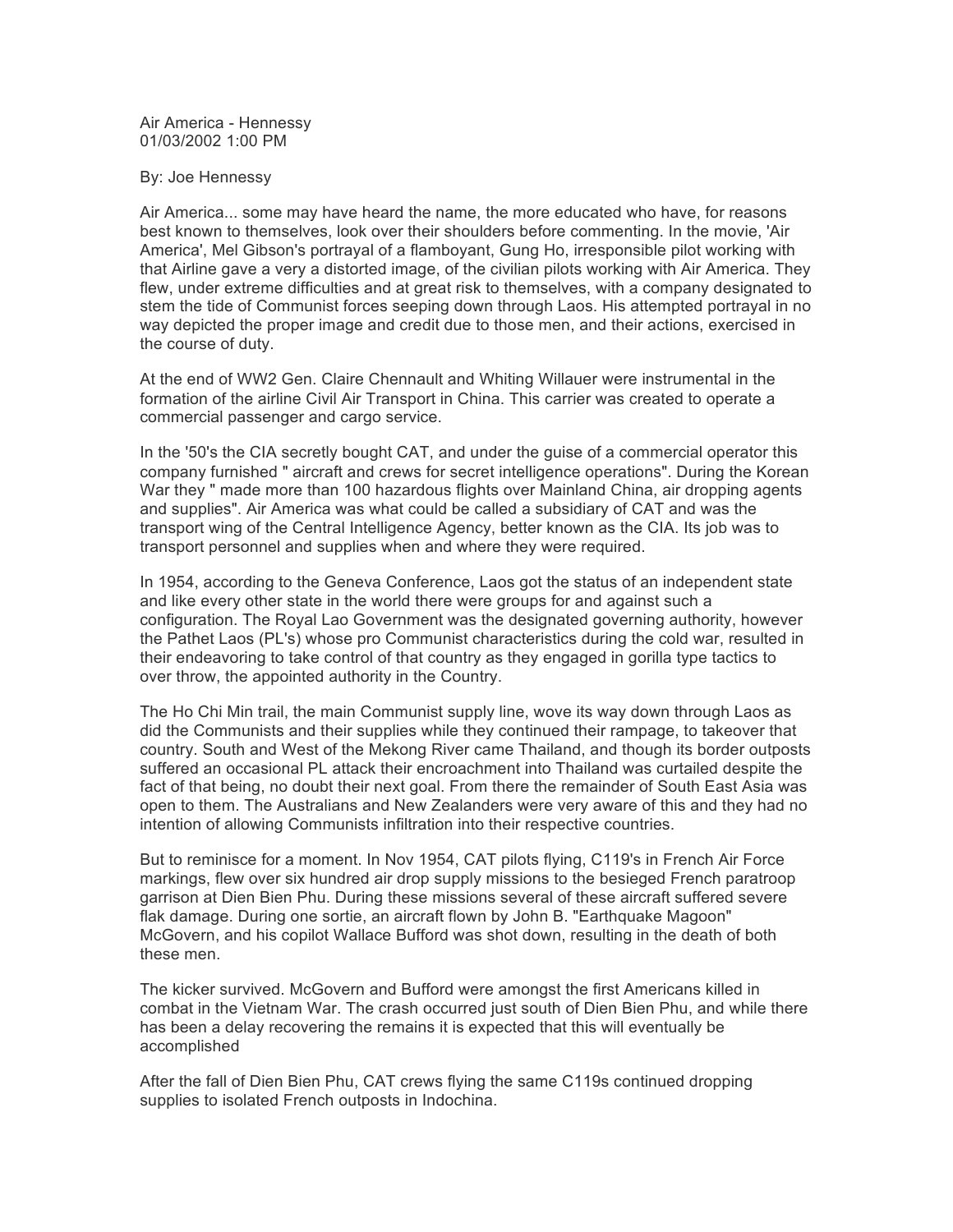As a result of the Geneva Agreement signed in July 1954, between August and October of that same year CAT transported 19,808 men, women and children South of the 17th parallel in 12 C46s.

In 1955 the rice crop failed and famine threatened several provinces in Laos. Air America again came to the rescue, this time using 3 C46's based out of Udorn in Thailand, they air dropped over a 1,000 tons of relief supplies. Rice was packed in eight stone bags. Each eight stone bag would then be encased in a sixteen stone bag. The bags would then be allowed to free fall from the aircraft. Normally the inside bag would burst on impact but would be contained by the outer bag, saving the rice. Such operations allowed drops into unconventional locations such as on to the sides of mountains and or marked locations in the jungle.

When the troubles started in Laos in 1959 there was concern for the Hmong tribesmen there, lest they suffer retaliation from the Communists as a result of their association with the French. Vang Pao a Hmong leader, was motivated by General Phoumi of the Royal Lao Army and assisted by the US Special Forces trained and turned the Hmong into a fighting force to be reckoned with. Vang Pao maintained they would fight the Communists or leave the Country while adding that he could raise an army of 10,000 men.

These tribesmen were scattered over the mountains in Laos. The CIA realized the necessity of good communications as a result of which Air America entered the Rotary Wing business in earnest and supported the Hmong during their many battles but in particular with the one fought against the Pathet Lao, at Pa Dong.

Charles Mateer and Walter Wizbowski were the first two Air America helicopter pilots killed as they attempted to land supplies to besieged Hmong there in bad weather.

Ousted from Pa Dong, Vang Pao moved his forces southeast to Pha Khao. The United States Special Forces had trained 9000 Hmong tribesmen and furnished them with equipment to engage in gorilla tactics. As their numbers grew, so did the Air America Rotary wing fleet and went to become their lifeline. While the men were away fighting Air America kept the villages supplied with food while furnishing supplies and equipment to their fighting men.

This hall marked the beginning of the Air America operation out of Udorn in Thailand

In the mid 60's the Company I worked with unfortunately went out of business and out of a job I headed back to New York to try find myself another one. The day after I arrived, on checking the New York Times, I saw an advertisement from an employment agency, who had a requirement for FAA licensed dispatchers. The following morning I headed for the City. The man behind the desk was impressed with my qualification, to the extent that he made a phone call while I sat there in his office. On hanging up his phone he told me that the man he had spoken with was impressed with his find and that I had an interview with the Air Asia Company in Washington on the following day.

Arriving there I was met at the airport by a large limo and driven to their offices where I had a very casual interview, being told that the position was with CAT in Taiwan. When the gentlemen at the interview saw that the location did not present a problem as far as I was concerned all they asked then was " When can you start." "Immediately" was my reply and so the Air Asia Company, on behalf of their subsidiary Civil Air Transport in Taipei hired me.

I had expected that I would be leaving directly from NY to Taiwan. However since Mary and the kids were still in Ireland, the gentleman at the interview suggested that instead of I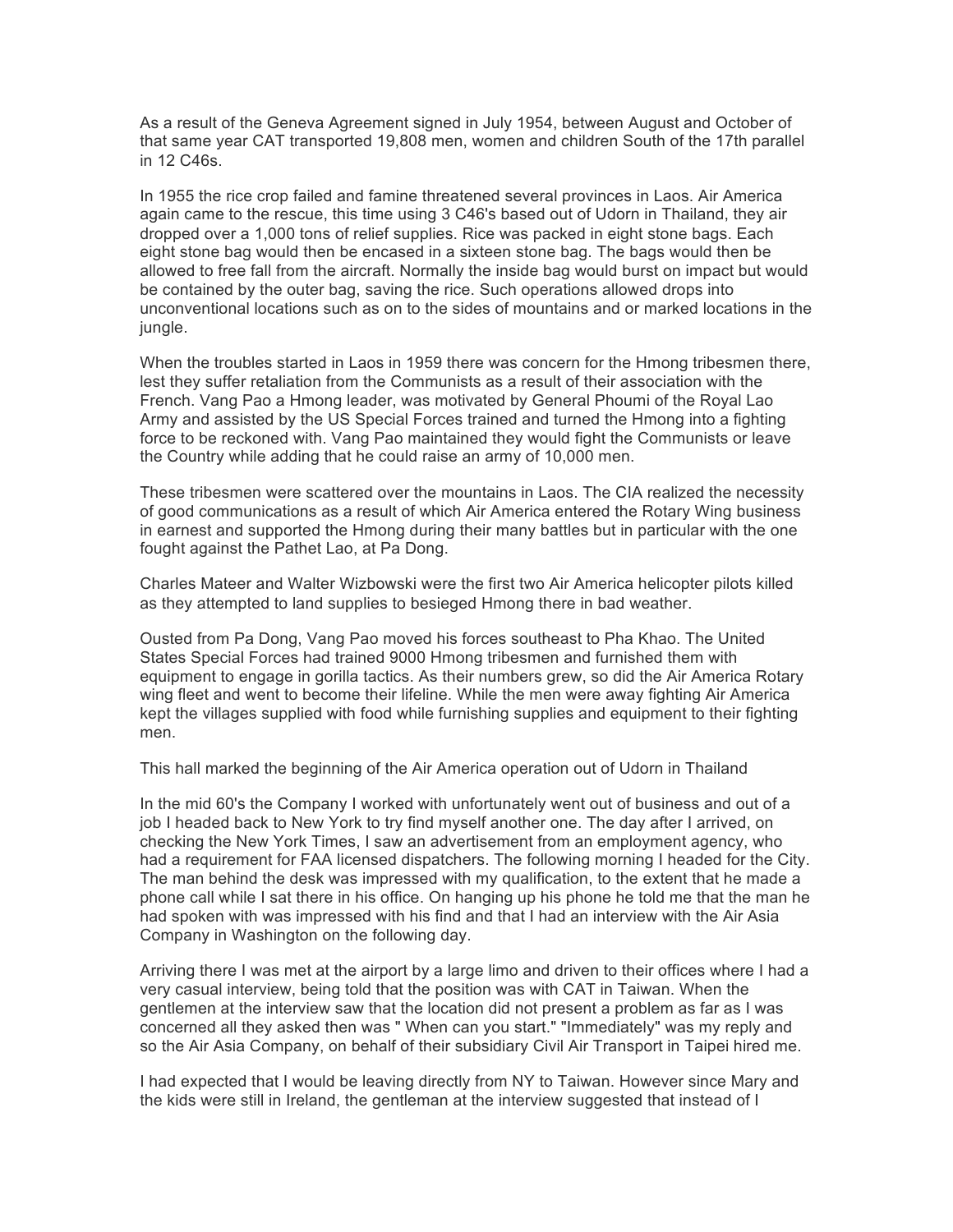traveling first class from NY to Taiwan, I should travel coach and go back to Ireland for a week, then pick up a JAL flight out of Heathrow to Tokyo. I would over night there, before continuing on to Okinawa where I would change to CAT for onward transportation to Taipei.

The following week I left Shannon for Heathrow, picked up a JAL DC8 and we went Heathrow / Munich /Anchorage, and was it cold there, before continuing on to Tokyo, where I over-nighted. Next day, I continued on to Okinawa, to pick up a CAT Convair 880, which got me to Taipei several hours later.

In Taipei I met Al Ozorio and he introduced me to so many people over the next couple of days that I really came to the stage I did not know who was who.

I was there about two-week when one day Al called me into his office, and out of the blue told me that I was being seconded to Air America and said, "You will be going to Udorn tomorrow" "Udorn" I thought, "where in God's name is that..."

After my meeting with him, I headed to the operations office and asked the man behind the counter "Where is Udorn" and he went on to show me on the map exactly where it was.

The following day when at the airport I met Hank Schulte, an A&P also a new arrival to the Company and who was like myself heading for Udorn. We both boarded the CAT airplane heading for Hong Kong where I met Joe Kane, a former Transocean crew member but who now was the CAT Station Manager there. The transit was brief and we were soon back in the air again heading for Bangkok arriving there late in the evening.

The CAT people had arranged an hotel and all the trimmings which came to an abrupt halt on the following morning, when we boarded a train, which I was to learn was on a par with the West Clare Railway. This was a narrow gauge railway that ran between Ennis and Kilkee in Ireland, a distance of 35 miles.. The time it departed Ennis and arrived in Kilkee was problematic.

"Are you right there Michael are you right, do you think that we'll make it 'fore tonight..." are words taken from a song, composed back in the early 1900's by the late Percy Ffrench, resulting in his being sued by this company for what they called " his disparaging remarks " about their railroad. If you know someone from Clare or as the call it "The Banner County " ask them and they will tell you the legend of the Est Clare Railway .

Prior to leaving Bangkok we were told that bandits occasionally held up the train, and should that happen on this occasion we should just give them what we had, without creating hassle.

We boarded the train and I for one had reservations as to whether or not I had chosen the right career in the first instance. Dispatching airplanes was one thing however hearing that the James gang has a subsidiary, which had no qualms of conscience about taking some one out; operating in Thailand was something else.

However we eventually got to Udorn, and set up in the Siri Udorn Hotel. Arriving at the airport on the following day I met Dick Ford who was my immediate boss. He was a retired army Lt.Colonel and he proved to be an exceptionally pleasant man. The operations office was big, with an abnormally large movement board there to facilitate the large number of aircraft that were operating there. North of the Mekong was described as "Indian country".

A very efficient cordial staff of Thai personnel manned this office and they soon showed me the do's and don'ts of the operation .I immediate became aware my position in Air America was no different to the ones I had, had with the other Airlines I worked. My job for the most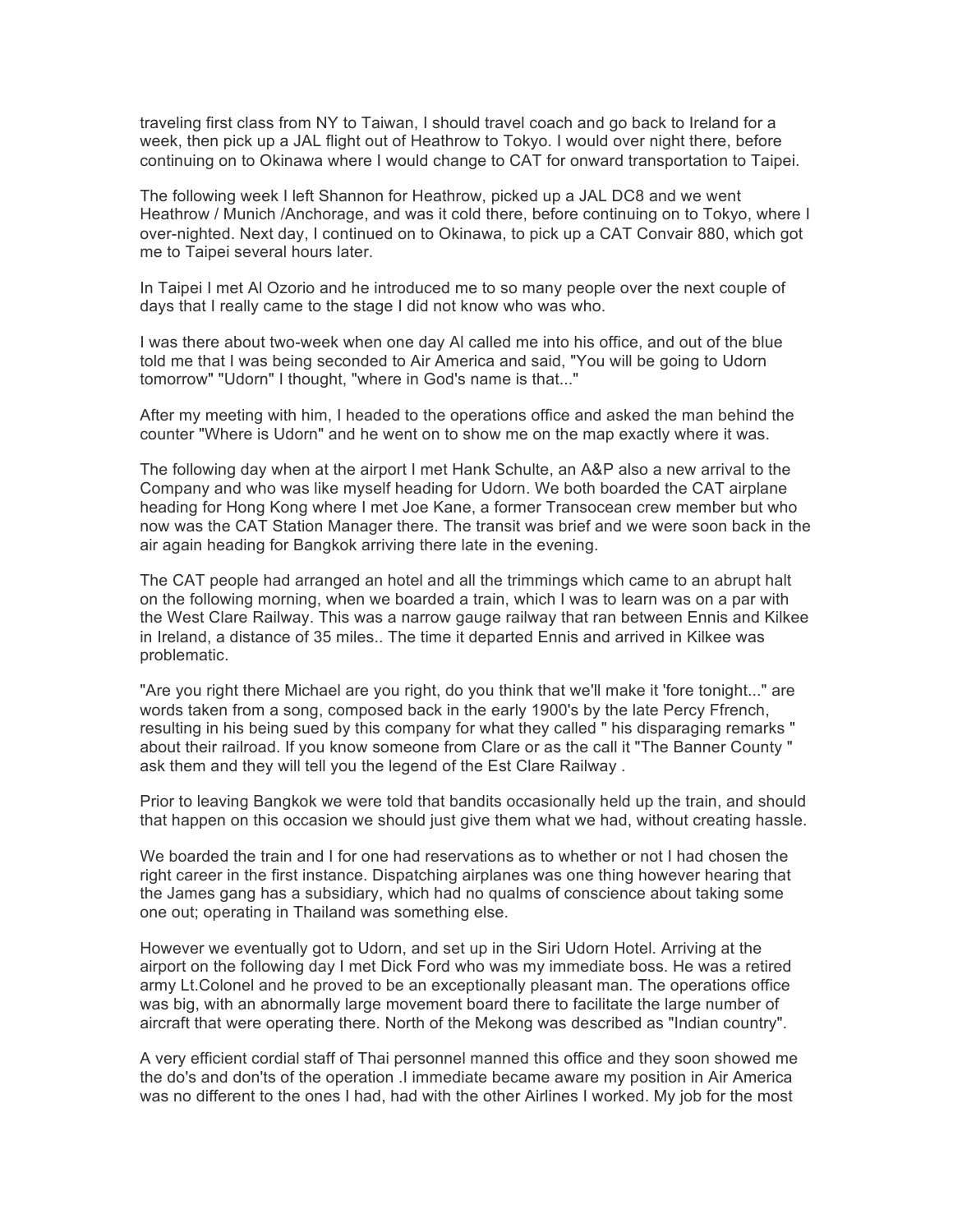part was juggling aeroplanes and crew, which was a thing I had a lot of experience doing. I learned crews were type rated and those assigned to fixed wing aircraft such as C130's, C123's, DC3, and Porters did not jump into helicopters to start charging all over Laos buying guns as Gibson's actions would seem to indicate.

Rotary wing aircraft operating North of the Mekong were required to call in with position reports every ten minutes. The C123 fleet was on what one might call used on a charter basis. There were two Customers. AB1, which was run by Jack Deegan, later substituted by Jim Butler. This group was assigned one C123.

Roger Bartell ran AB2 and two C123's were assigned to this "customer". These "customers" were located in different parts of the Airport and the aircraft assigned them shuttled back and forth carrying supplies from Udorn to various zones "up country" all day.

The aircraft were normally allocated in this manner, however on occasions it would be necessary to give AB1 preference and allocate them additional C123's . As well there were DC3's, Porters, Sikorsky UH34's and who knows what else.

The day came to life around 5.A.M and as mechanics checked the aircraft, tankers pumped fuel aboard as forklifts shot up and down the ramp loading pallets, some which were rigged with parachutes and dropped. I often wondered why other Airlines did not adapt to this type delivery, saves lots of money in wear and tare and as well as landing charges. The Operations Office prepared the flight plans as crews had breakfast in the cafeteria better known as the Club Rendezvous. Finished they immediately headed for the office to be briefed on the weather, NVA activity, flight plans, fuel loads, and possible ultimate destinations.

The 123's and DC'3's usually carried a crew of two pilots and a kicker. .The man known as 'the kicker' rigged the parachutes for drops. Once the drag went flying through the rear door his next priority was to keep out of the way, as the pallets left the airplane, like, "it", left the goose.

Porters carried one pilot while Helicopters, a pilot, a kicker or flight mechanic. The first morning I just stood and watched taking note of what went on. In WW2 movies I had seen flights crews getting prepared to fly but I never thought I would witness such an experience . They took careful note of what was said, commented on "Charlie's" activities and as though they were going on a joy flight, picked up their parachutes, some carried them

by the straps others threw them over their shoulders and with a smile the captain would quip " See you". With that they were on their way across the ramp to their respective aircraft.

Once everything was moving the operations people went and had breakfast.

And on one such morning I saw this low sized red headed smiling character, with a parachute hanging from his shoulder approach me. "I'm from Cork," said the smiling Pat McCarthy who flew as a flight mechanic on the Sikorskys, "I live in Limerick" I replied as we shook each other's hand.

The Thais considered our accents to be the common denominator and made him aware of my presence, which resulted in Pat going out of his way to make himself known to me. We spoke for a few moments. "I got'a go... Slán...." he smiled as he left the operations office. " Slán...." I replied.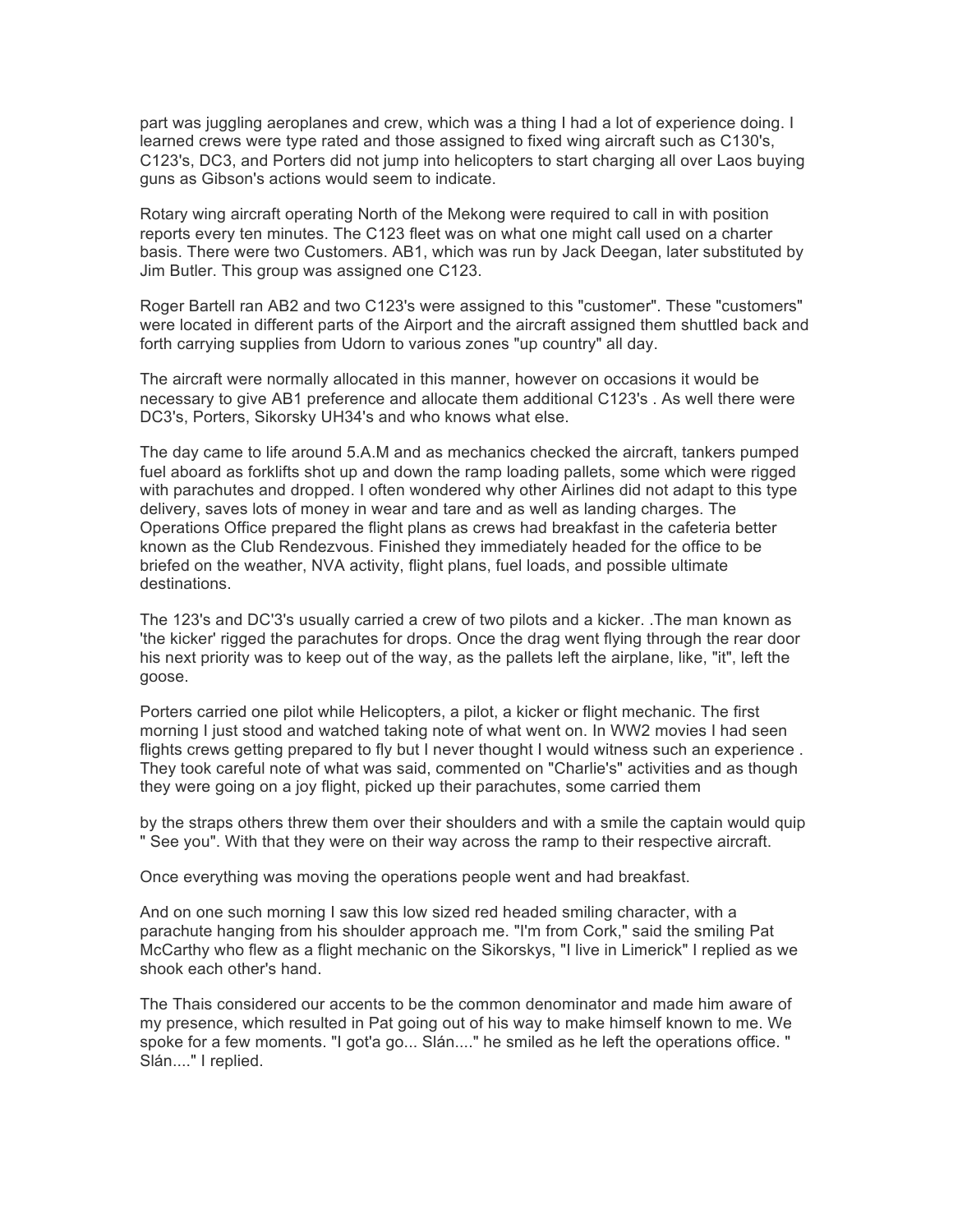From that day, every time we met we got the greatest kick out of uttering the couple of words of Gaelic we could remember, to each other, as the Thais and Americans alike tried to figure out what this language was and were in fact a possible threat to security.

Some weeks later I received a letter from the personnel department in Taipei, with insurance papers, and a bunch of other stuff, which included my company ID number. I looked at it, nodded my head and thought "James Bond 007 ... how are." Here now was I '009', two points ahead of him, in real life, but then Bond never worked with Air America.

Not alone did Air America transport supplies but they were always on hand to go looking for those Air Force Wallies , who despite all the money that had been spent on their training, and all they had been told about the evasive action they should take in order to avoid getting themselves shot but did they listen...... did they listen...... oh no..... Some of 'em still went and managed to go and just do that. And who went looking for them.... Air America crews, these were the fellows who had no training for such tactics but they still went looking and found most of them. They were in fact so successful in this type operation that someone thought that there had to be something in it for the Air America crews and that was what gave them such incentive. A rumor quickly spread that for each Air Force crew member they rescued they were paid a bonus of \$1500.00 which was completely untrue.

From the mid to the late 60's the police action in Laos had turned into a real war and there was I in the middle of it all. Security at the time did not allowed me to write home and say what I was doing. In fact when Mary wrote the address I had was an APO Box in San Francisco. Anyway if I had mentioned what I was involved in she would probably have thought "he should keep his head covered now he's having hallucinations."

From 1965 to '67 Air America lost a total of eleven crew members up in Laos, five of which were as a result of enemy action. In fact I could very easily been the twelfth.

As I sat in the office on the morning of December 8th 1966, word came through, one of the Sikorskys, Hotel 22 had crashed up country, very far up country. "Joe you go up there ... get some pictures of the aircraft," said Dick Ford as he handed me a camera. "You can get a ride with Tom Richardson up to (L)uang (P)rabang. And I'll have chopper pick you up and take you on up to the crash site."

With camera in hand I got a lift out to Tom Richardson's DC3, and when it was loaded we headed North. A couple hours later we landed in LP.

I was picked up in a jeep and shot across the ramp to a waiting Sikorsky UH34 whose called sign was Hotel 21. Aboard I saw Marius Burke was riding shotgun and without formality, we cranked and headed further North. Some hours later we came into land on the top of a hill. The wreckage of Hotel 22 was at the bottom of this. I made my way down the very steep incline and took all the pictures I could of what was left of the airplane. Fortunately the crew got out without injury.

Finished I made my way back up the hill and met Marius. "It will be getting dark soon. so we'd better be getting out of here .." he said.

Anything in the air after darkness in Laos was fair game not that they wouldn't have a crack at you during the daylight, but I am sure crews felt that in the daylight they could at least see where they were going.

The crew got aboard, I got in moved up the airplane and sat on the floor. There were two other passengers. One was the kicker from Hotel 22 and the other was a mechanic.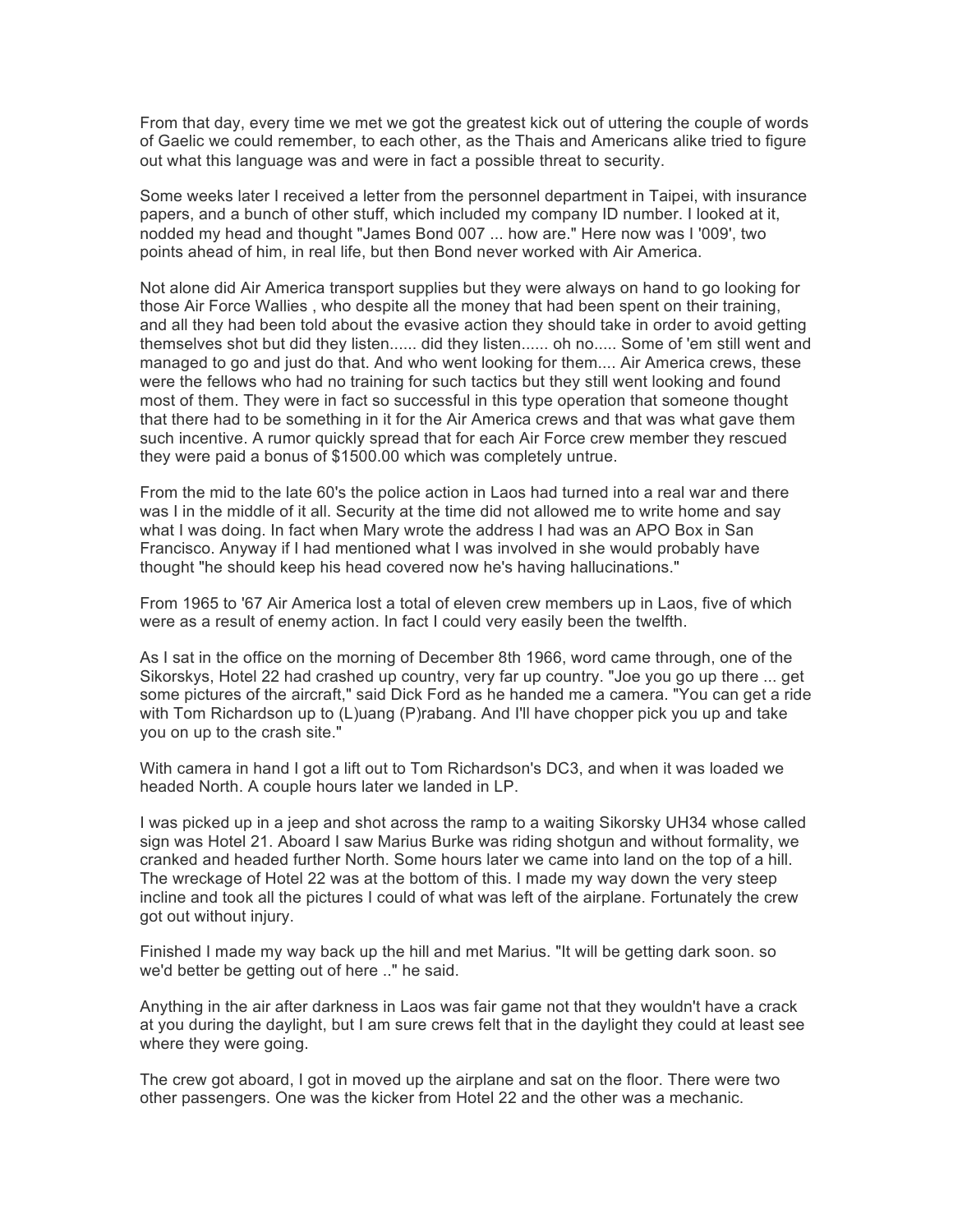I sat there, heard the crew going through the preflight, listened as the engine fired up, felt a slight vibration as the rotors were engaged and for a couple of moments we sat there, burning and turning. Then the chopper lifted off the ground and started to back quickly off the pad. In a matter of seconds I felt the airplane sinking. " We've lost ground effect...." the kicker shouted and as he did the Captain pushed the nose down to gain forward speed and turn, but the aircraft continued forward and sinking.

"We're going in," the kicker shouted as he jumped through the opened door, seconds before we crashed into the side of the hill. I grabbed the stay above me, and held on as the fuselage continued to tumble and bounce its way down the hill. Anything that wasn't tied down was flying around, as the cabin bounced off the side of the hill on its way down. I got a belt of a tool box in the ribs but I still held on until the wreckage finally came to rest at the bottom of the hill. Fortunately for us the aircraft did not burst into flames.

I started to crawl back inside the wreckage, and on coming to an opening, Marius Burke and Tom Pitkin helped drag me from the shambled wreck. Shattered rotors mingled with tangled, twisted wreckage, as it lay strewn all over the bottom of the hill.

Slowly we made our way back up the hill, and when at last back there I got on the emergency radio and called "Mayday" a couple of times in the hope that someone might hear me, but no luck. We dared not continue using the radio or light a fire lest the PL's home in on our position. They no doubt had more artillery that we had, so we certainly were no matches for them. The emergency equipment was broken out. The tent was set up; cans that looked like their sell by date had expired years before Dunnes had thrown them out were broken out. Frankly I couldn't say what the stuff tasted like I just ate what I got. After darkness our position allowed us to overlook the jungle, and occasionally flashes of gunfire could be seen in the darkness. The Captain organized sentry duty. We got into the tent kept close together to keep warm, and as I lay there for what seemed like hours I got a gentle tug on the shoulder, as it was my turn to play soldier.

The man I relieved uncocked the M16 before handing it to me. I immediately re-cocked it, nervously, sat, not knowing

what to expect but I know had anything, anything what so ever in front of me had moved I would have pulled that trigger. All were awake at dawn on the following morning. We waited and we waited and eventually about 10 AM we saw a chopper far in the distance sweeping back and forth, looking for us, in a line parallel to our position. Marius fired a flare, but they did not see it. When the aircraft turned to sweep back he fired another one. All waited and hoped he would see it. Suddenly the chopper turned and started to head in our direction a cheer went up from the couple of us that was there, thrilled that he now knew out location. The lumbering big nosed Sikorsky H34 would by no means qualify, if there were such a thing as a helicopter beauty competition, but to us on that particular day she looked like Marilyn Monroe.

" My names is Burrows, I'm from Enniskillen, I'm Church of Ireland, but whipped into see you when I heard you were Irish," said the visitor as he stood over my bed some weeks later in the Bangkok Christian Hospital. Small in stature, he smiled and every day from then on he came to see me.

" Look at this..." he quipped many visits later as he held up the newspaper they called the Bangkok Post. "IRISH GUN BOAT FIRES ON RUSSIAN TRAWLER" read the headline. On reading the story I went on to find out that some Russian trawler had been caught fishing inside the twelve-mile limit in Irish waters. When the Russian Captain saw this Irish frigate approaching, he cut his nets and started to run for the high seas. He had no intention of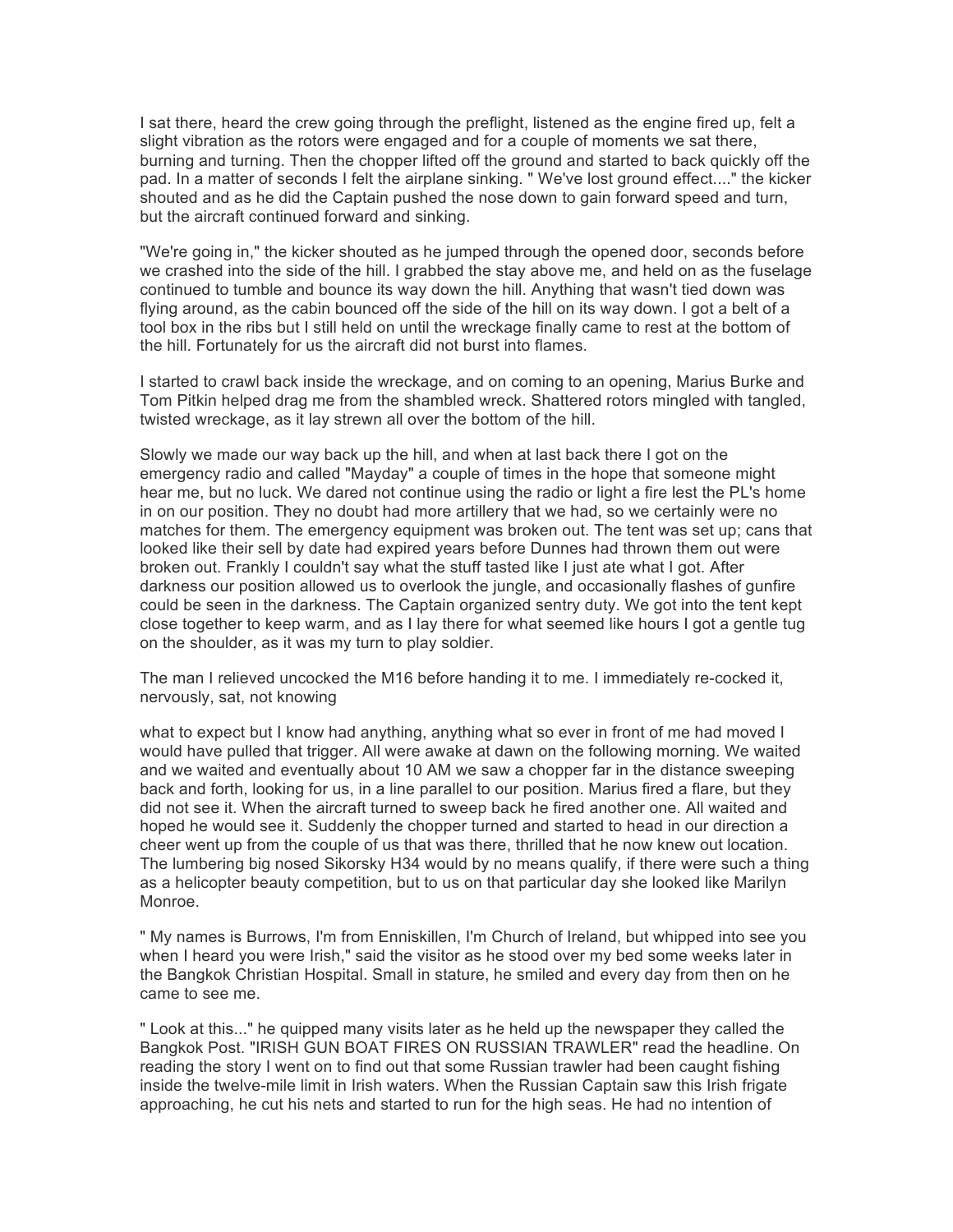waiting around for a boarding party. However the Captain on the Irish frigate fired a couple of shots across the Russian's bow, and that quickly put a stop to his gallop. Had the Russian known they fired the last two shells they had, he sure, as hell would not have waited for the boarding party.

The 'Secret War' in Laos, as it became known, as was for a time what might be called as seasonal. From October to May the PL's and their buddies the NVA went on the offensive, shooting anything that moved, in particular the Hmong and Government forces. However when the monsoon season came around these fellows had the advantage of having the mobility provided by Air America and kicked butt deep into enemy territory. The situation there was described as "a mirror image of Vietnam".

"The North Vietnamese, impatient with the progress of the Pathet Lao, introduced major new combat forces into Laos and took control of the year's dry season offensive", resulting in the Hmong loosing more than a thousand men. In 1969 despite their decline in strength the Hmong discarded their gorilla tactics, and using the increased air power available to them, launched an major offensive against the PL and NVA., As a result of which they reversed their position, and reclaimed all that was theirs as a result of which they captured 1,700 tons of food, 2,500 tons of ammunition, 640 heavy weapons and 25 Soviet tanks. Their success was short lived as the NVA brought in two divisions to reclaim all they had lost.

It soon became obvious that Laos would become Communist dominated despite all the efforts to insure that this would not happen. Between '72 and '74 twenty-three

Air America crew were killed in flight operations in Laos.

On 27 Jan 1973 the Paris Agreement on Vietnam was resolved. American troops would move out of Vietnam. The following month, a cease-fire, resulting in the formation of a coalition government for Laos.

On the 3rd June 1974 Air America ceased operations in Laos and moved to Saigon, where they flew until 1975. The CIA then disbanded the Company but, Air America, like the West Clare Railway, will forever remain a myth and while people will speak and read about it, many will wonder if in fact the writings are a work of fiction.

The crews, operations personnel, mechanics and all others employed with Air America, were employed by an airline. All other airlines in the world did the identical same work, moving passengers and cargo from one place to another with circumstances dictating policy as to places and loads. The people of Air America gave it there all, to the extent that one hundred of them in total gave their lives in the course of duty in Laos.

"Never in the history of the British Empire has so much been done by so few for so many," complimented Winston Churchill on the actions of the Royal Air Force during WW2.

Had Mr. Churchill been around in the mid 70's he could just as easily have said "Never in the history of Civilian Aviation, have employees shown loyalty as did the personnel of Air America. Some gave the ultimate , which did not deter the remainder from carrying on, despite knowing the possible consequences."

A total of A total of 243 CAT/Air America personnel gave their lives and those missing presumed dead, in the course of duty, during Air America's tenure in South East Asia.

February 12, 1969, was no different to any other day. Most aircraft were in the air. Glancing at the large clock in the Operations Office I saw that it was 1200L and was about to go to